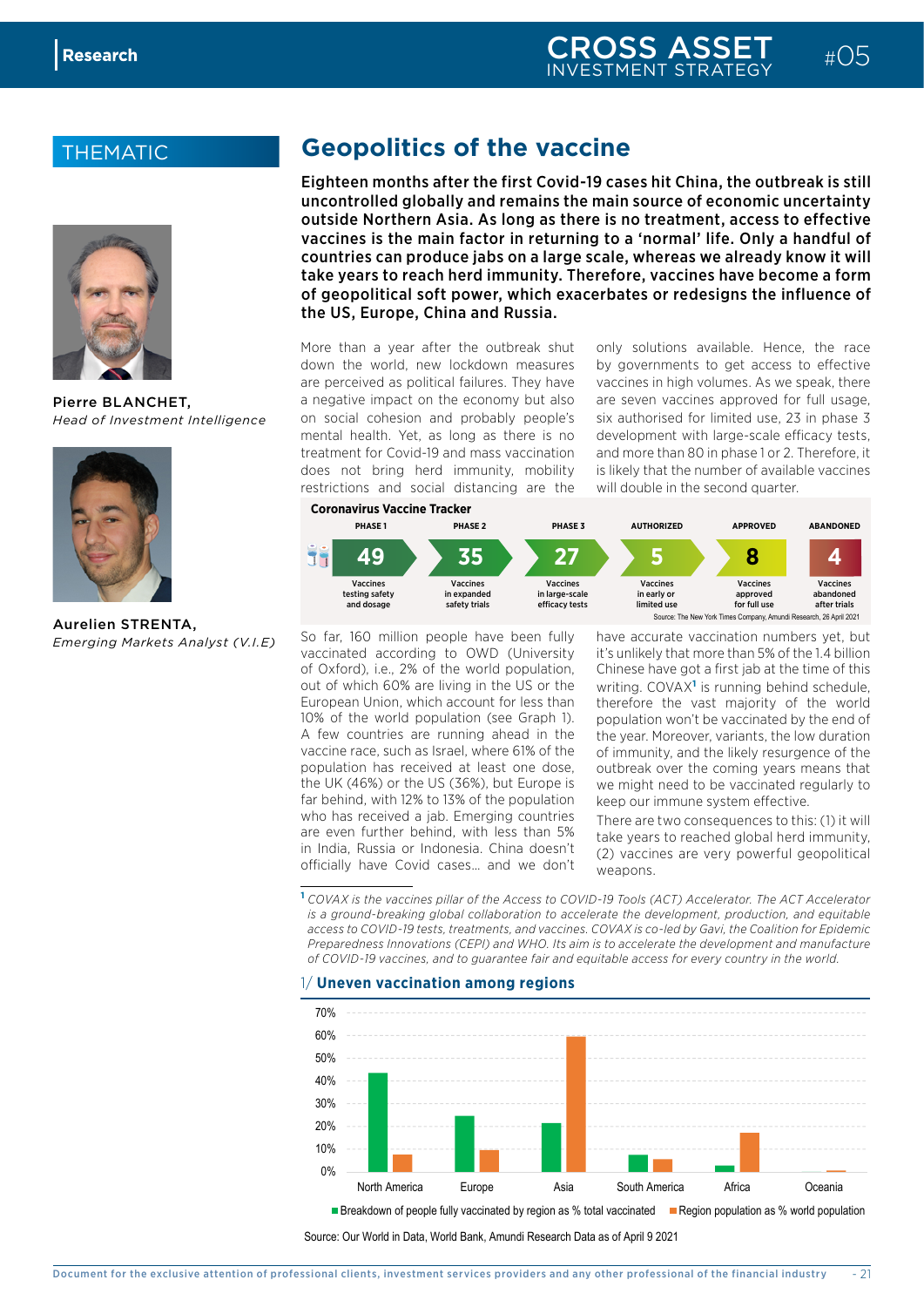$\frac{4}{3}$ 

70%

management of the domestic health crisis 10% more victorious from its successful While through 2020, China came out nd Europe. **Our Canadian Source: Canadian Pfizer/BioNTech and 50% Moderna.** But and strengthened its influence as the leading economy in the global recovery, 2021 has been more favourable for the US and Europe.

The unprecedented technological innovation of mNRA vaccine development is leading to more domestic control of the virus and a strong comparative advantage in the geopolitics of vaccine diplomacy. Among

ngthened its influence as the vaccines reserved in Advanced Economies incomponed by region and the US in the US the breakdown is roughly 50% the countries that have reserved enough vaccines to cover more than half of their population older than 15 years, 100% of (AEs) are from these countries. For instance, in emerging economies, 32% of vaccines ordered are from China and 7% from Russia (see Graphs 2 and 3). For instance, in CEEMA 50% of vaccines reserved have come from China so far**<sup>2</sup>**.

 $\#$ <del>05</del>

**Vaccine providers' country by region <sup>2</sup>** *According to Duke Global Health Innovation Center as of April 9 2021*

## 2/ **Vaccine providers' country by region**



Source: Duke Global Health Innovation Center, Amundi as of April 9 2021

## 3/ **EM Distribution of vaccines reserved per country's providers as of total (%)**

0 10 20 30 40 50 60 70 80 90 100 South Africa Kuwait Costa Rica Panama Dominican Republic Taiwan South Korea Israel Thailand Ecuador Colombia Philippines Brazil Mexico Sri Lanka Morocco Uruguay Malaysia Hong Kong Peru Argentina Indonesia Vietnam Chile Egypt **Turkey** Azerbaijan ■ US+Europe ■ China ■ Russia ■ India

*In EM, 32% of vaccines ordered are from China and 7% from Russia*

Source: Amundi Research, Duke Global Health Innovation Center as of April 9 2021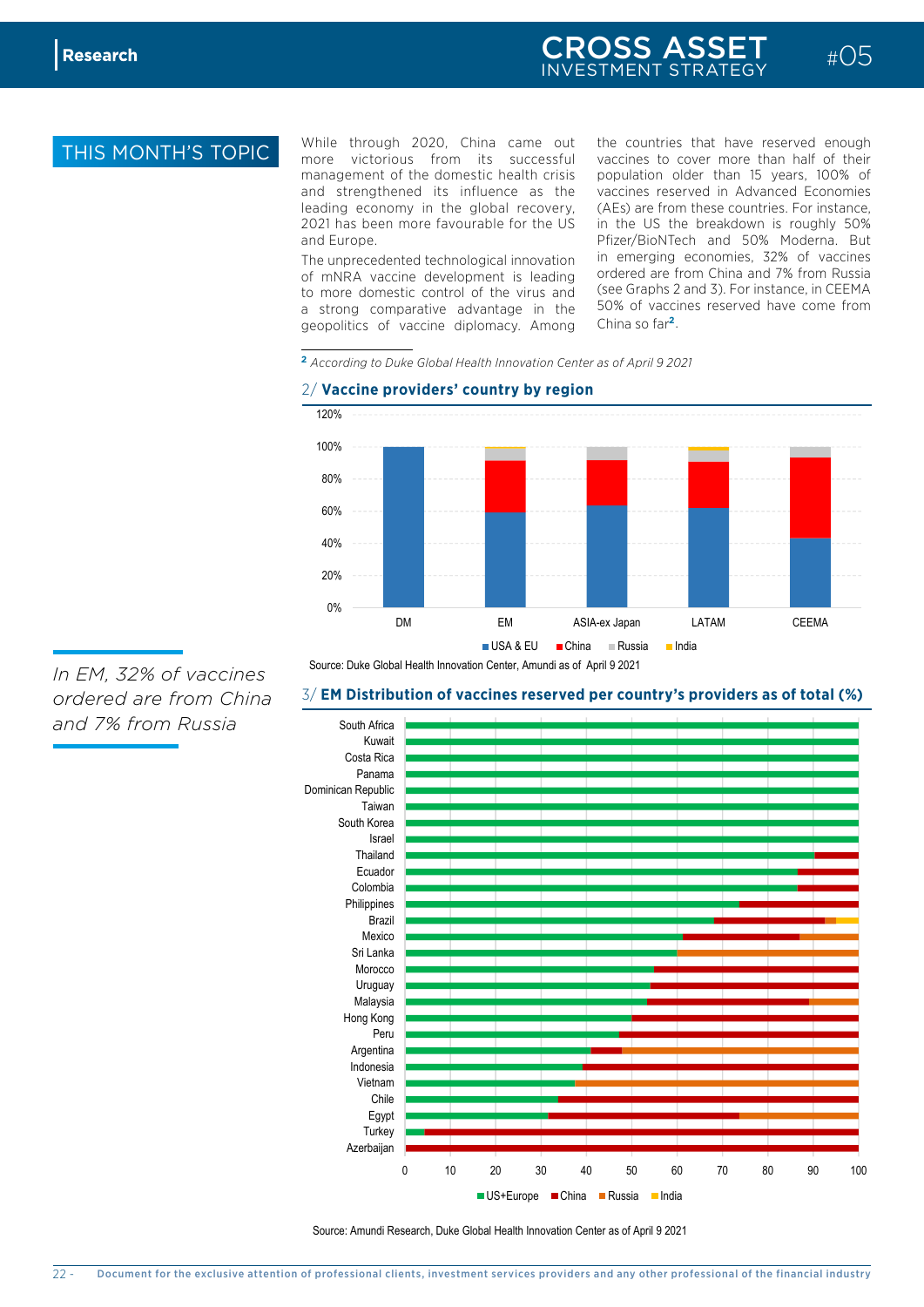*Vaccines are very powerful geopolitical weapons*

The first strategic game for Europe and the US is to protect their own populations, close their markets by approving only AE products (see Russian SputnikV ban), and very quickly bring vaccines to Africa, Latin America and the Middle East to contain Chinese and Russian influence there. However, while AEs are still focusing on managing their domestic crises, China and Russia are taking advantage to fill the gap of short supply and long waiting periods in the emerging world, and, by this, consolidate diplomatic ties. The bilateral agreements between Russia and the EU's eastern countries (Hungary, Slovakia, and possibly the Czech Republic**<sup>3</sup>** ) to access Sputnik V is a good example. Most importantly, it sheds light on the soft-power that vaccines can procure. Indeed, Russia may gain inside support to lessen the likelihood of EU's sanctions.**<sup>4</sup>** Nevertheless, Chinese vaccines recorded disappointing results abroad (Brazil and Chile), and both countries still need to vaccinate their own population (China has set a target of 40% by the end of June), or risk further outbreaks. The US, whose vaccination campaign is successfully running ahead of schedule, is organising with the other "quad's members"

(Australia, India, and Japan) a common initiative to export vaccines in the Indo-Pacific that may counterbalance China's influence.**<sup>5</sup>**

The second strategic game is around contracts, i.e., price, volume and copyrights and is happening within advanced economies. In Europe, AstraZeneca (AZN) produces half of jabs. Since the AZN vaccine has a lower efficacy rate and has lost some public support, European demand for US patented vaccines is very high. As an early and successful "investor", the US wants to protect its return. The EU, which has been focusing on price and equal distribution but with the "wrong weapon", is under huge internal pressure to accelerate vaccination rollouts and produce US vaccines in its own labs. Moreover, US pharma companies that are distributing available vaccines are now working on boosters, next-gen vaccines and paediatric trials, which will be key to reaching full immunity. The US have the best products and have vaccinated a larger share of their population, so they are on the road to victory in this Covid-19 vaccine geopolitical game.

*Finalised on 15 April 2021*

**<sup>3</sup>** *Czech PM names fourth health minister amid Sputnik vaccine strife, Reuters – Apr. 7, 2021*

- **4** *Vaccine diplomacy will bring modest gains, Eurasia Group Apr. 1, 2021*
- **<sup>5</sup>** *Vaccine initiative seeks to boost the quad's influence in the Indo-Pacific, Eurasia Group Mar. 5, 2021*

| <b>Vaccines' efficacy</b> |                             |                             |                                            |                                   |                |                                                                                |                                                                                   |                                                                                                                                                            |               |
|---------------------------|-----------------------------|-----------------------------|--------------------------------------------|-----------------------------------|----------------|--------------------------------------------------------------------------------|-----------------------------------------------------------------------------------|------------------------------------------------------------------------------------------------------------------------------------------------------------|---------------|
| Company                   | Pfizer-<br><b>BioNTech</b>  | Moderna                     | <b>AstraZeneca</b>                         | J&J                               | <b>Novavax</b> | Sinopharm                                                                      | <b>Sinovac</b>                                                                    | <b>CanSino</b><br><b>Biologics</b>                                                                                                                         | Gamaleya      |
| Country                   | <b>US</b><br>&<br>Germany   | <b>US</b>                   | UK<br>&<br>Sweden                          | US<br>&<br><b>Belgium</b>         | <b>US</b>      | China                                                                          | <b>China</b>                                                                      | China                                                                                                                                                      | <b>Russia</b> |
| <b>Efficacy rate</b>      | 91%                         | >90%                        | 76% (U.S.<br>study)                        | US: 72%,<br>BRL: 68%,<br>SAF: 64% | 96%            | 79%<br>no details<br>published<br>of Phase 3<br>trial.                         | BRL: 51%,<br>TKY: 91%,<br>CHL: <70%<br>no<br>publication<br>of trials'<br>details | 65%<br>no details<br>published of<br>Phase 3 trial<br>and efficacy<br>could<br>decrease<br>over time<br>according<br>to the chief<br>scientific<br>officer | 92%           |
| <b>Variant efficacy</b>   |                             |                             |                                            |                                   |                |                                                                                |                                                                                   |                                                                                                                                                            |               |
| <b>Brazilian variant</b>  | expected to<br>be effective | expected to<br>be effective | effective                                  |                                   |                |                                                                                | may not be<br>effective                                                           |                                                                                                                                                            |               |
| South-Africa variant      | slighlty less<br>effective  | slighlty less<br>effective  | not effective<br>(however,<br>small trial) | less<br>effective                 | 49%            | slightly less<br>effective<br>but no<br>publication<br>in a medical<br>journal |                                                                                   |                                                                                                                                                            |               |

Source: NY Times, Reuters, Amundi Research